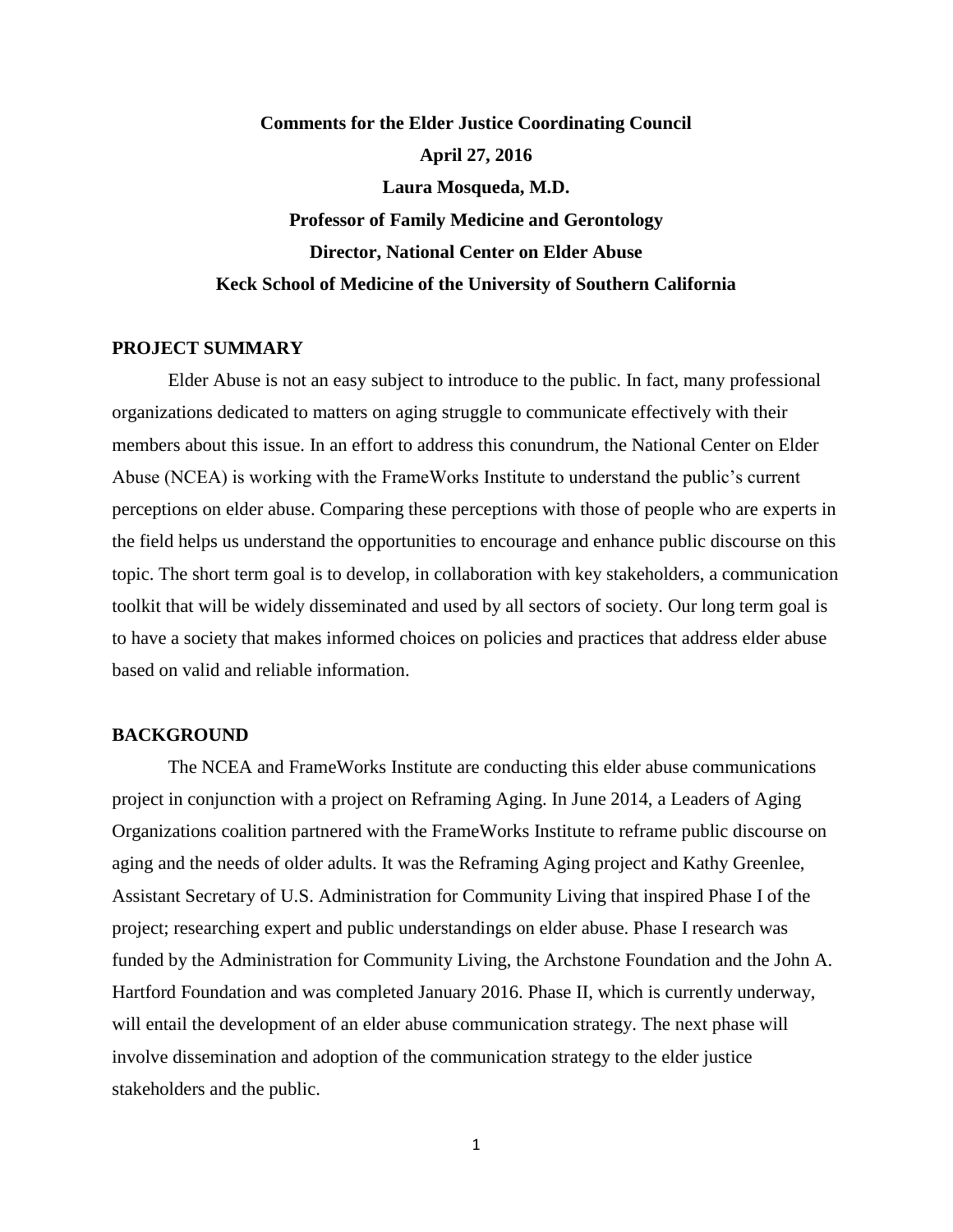#### **PROCESS**

On January 5, 2016, the FrameWorks Institute published their analysis on expert and public perceptions on elder abuse in *"You only pray that somebody would step in": Mapping the Gaps between Expert and Public Understandings of Elder Abuse in America*. The *Mapping the Gaps* report used expert interviews to understand how elder justice advocates and professionals communicate about the issue as well as cognitive and linguistic anthropology to analyze and identify how the national public's shared understandings and assumptions on elder abuse impact how they approach the issue. FrameWorks researchers conducted 10 one-on-one, one-hour phone interviews with elder abuse advocates, policy experts, and researchers. FrameWorks researchers also performed 20 in-depth two-hour cultural model interviews with a wide range of people from around the country: Philadelphia, Pennsylvania; San Jose, California; Lancaster, California; Phoenix, Arizona and Frederick, Maryland in an effort to identify the people's understandings, assumptions and patterns of reasoning regarding elder abuse.

# **FINDINGS AND CONCLUSIONS**

The *Mapping the Gaps* Report identified many challenges when it comes to communicating with the public about elder abuse including:

- 1. The public does not think of elder abuse as its own issue and devotes it little attention;
- 2. The public excludes self-neglect from the term and concept of "elder abuse";
- 3. The public's discomfort and difficulty thinking about elder sexual abuse prevents constructive engagement with the topic;
- 4. The public's paternalism toward older people prevents the public from understanding the importance of engaging and empowering older people;
- 5. The public focuses on attributes of the perpetrator and victim and largely fails to see how structures and systems shape context;
- 6. The public is unaware of elder abuse's effect on the mortality risks of older people;
- 7. The public tends to focus solely on effects on victims without societal effects;
- 8. The public seems largely unaware of relevant institutions, including Adult Protective Services and focuses instead on the need to change individual behavior;
- 9. The public laments how modern life has made elder abuse more common and treats elder abuse as a problem that ideally would be, but cannot truly be, solved.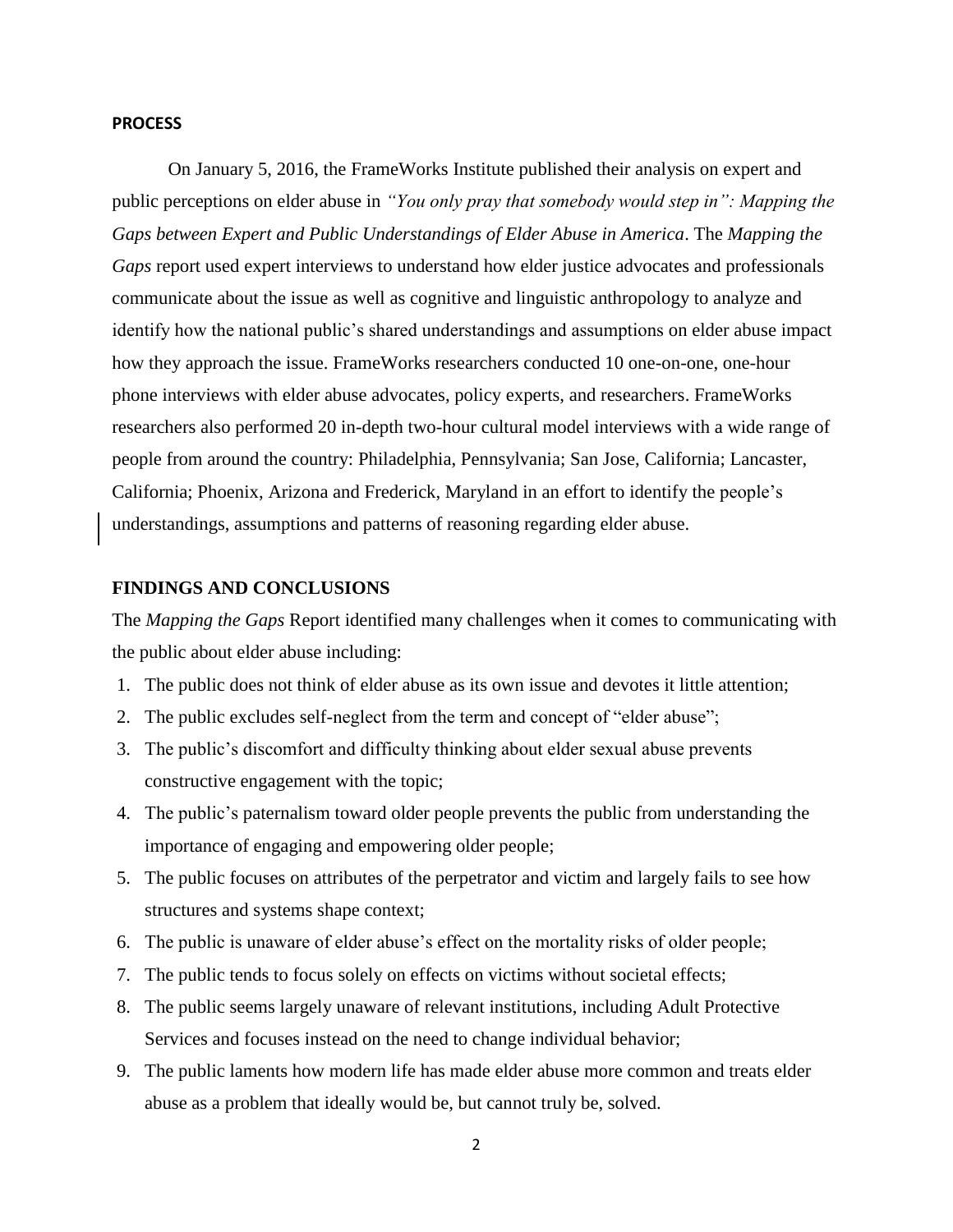In identifying challenges with communicating about elder abuse, FrameWorks Institute's findings help define what kind of communication tactics are needed to effectively raise awareness on the issue. Three key areas that elder justice organizations must address through appropriate communication tactics are:

- cultivate thinking about ways to engage and empower older people;
- promote understanding of the role of public and social services, research and policy in preventing elder abuse;
- boost the public's sense of collective responsibility in addressing and preventing elder abuse.

# **ACTION PLAN**

Utilizing rigorous methods and a validated process, The FrameWorks Institute's findings suggest the public lacks awareness of the causes and societal effects of elder abuse and prevention methods. Therefore, it is necessary that elder justice professionals and advocates develop new ways to communicate about elder abuse.

In consultation with the National Center on Elder Abuse, the FrameWorks Institute has already begun creating and testing the effectiveness of different "explanatory metaphors", messages that reframe how the public conceptualizes elder abuse. To test these metaphors, the FrameWorks Institute will use a variety of methods throughout the year including on-the-street interviews and web-based surveys, as well as persistence trials (which help to assess the effectiveness of a metaphor) and usability match trials (which help to assess if the advocates and experts can utilize the metaphors appropriately). After this testing is complete in December 2016, FrameWorks Institute an elder abuse communication "toolkit" will be made available on line. This toolkit will explain our rationale and research findings as well as practical application methods. Additional funding for dissemination and implementation will be necessary to ensure our long term goals.

As a lead elder abuse information resource for the public and a variety of professionals in medical, legal, policy, and social service systems, the NCEA is committed to ensuring this new communication strategy is being implemented in order to raise the public's awareness about elder abuse nationwide. In order to do this, the NCEA is in the process of forming a committee

3